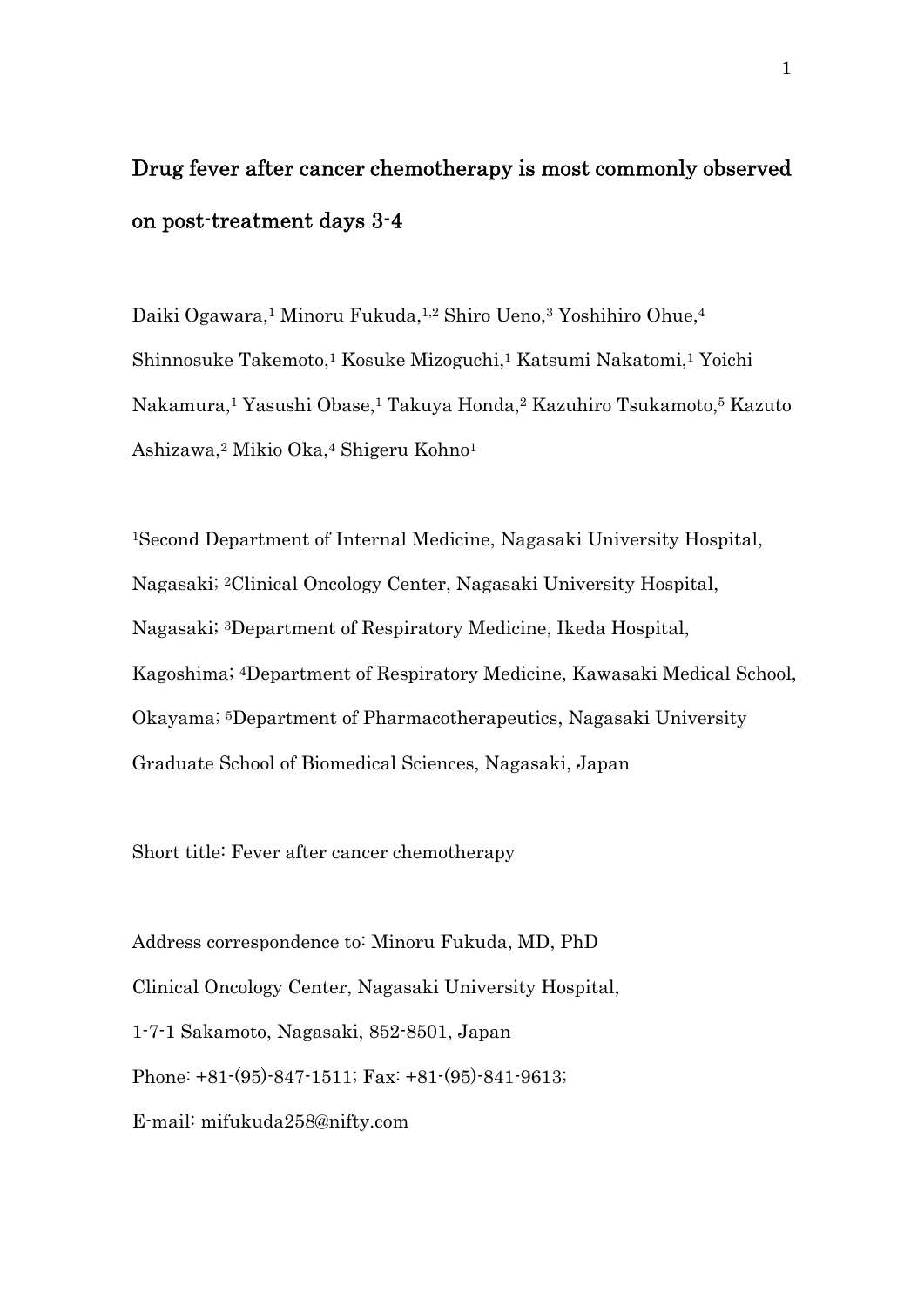Keywords: cancer chemotherapy, drug fever, radiotherapy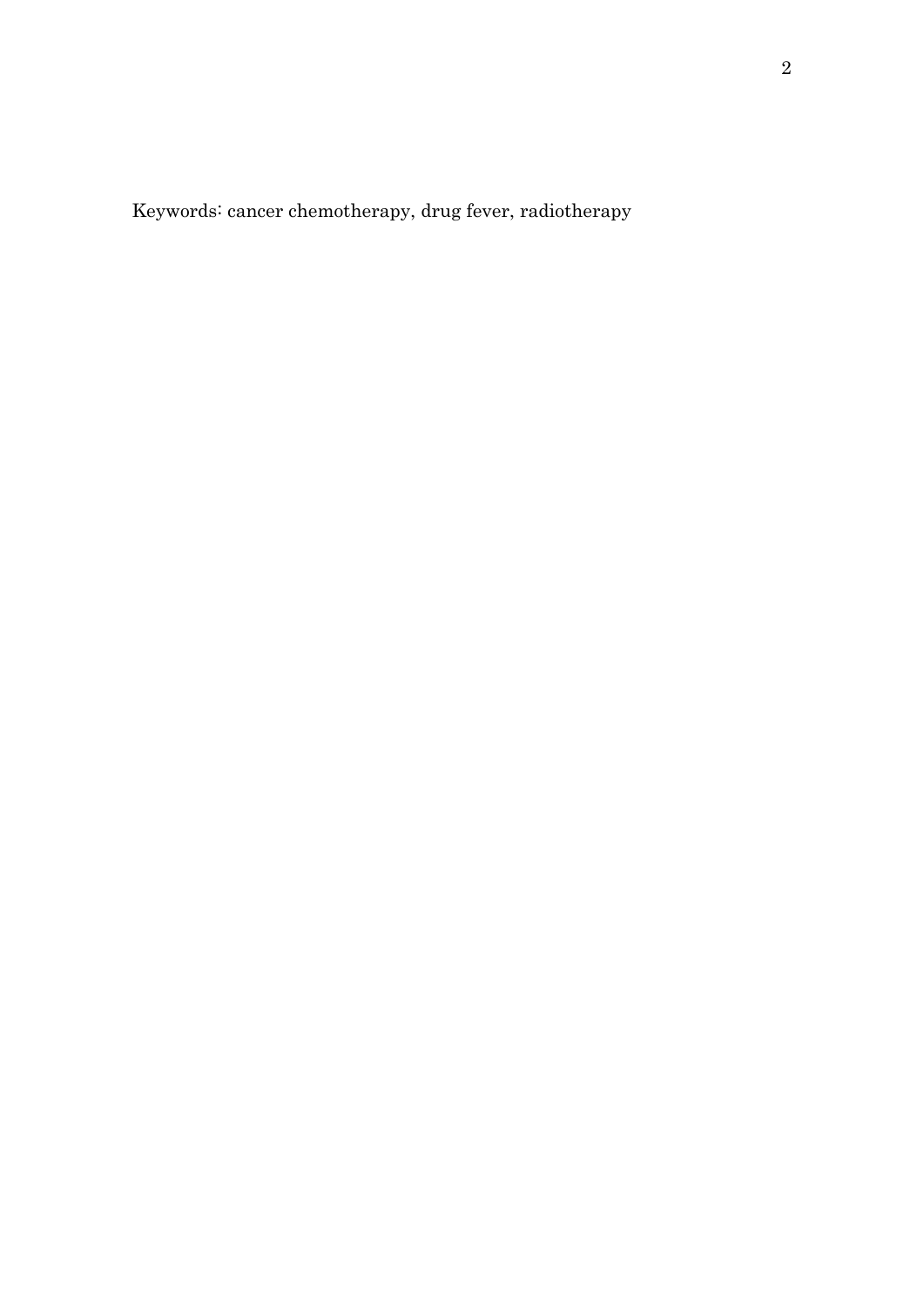#### ABSTRACT

Background: This study was undertaken to analyze the characteristics of fever after cancer chemotherapy in order to reduce the unnecessary medical care.

 Methods: Retrospectively, 1,016 consecutive cycles of cancer chemotherapy were analyzed. Fever was defined as a temperature of  $\geq 37.5$ °C lasting for 1 hour. Age, sex, tumor histology, the treatment regimen, the timing of fever onset, the number of days for which the fever persisted, the cause of the fever, the presence or absence of radiotherapy, and the use of granulocyte colony-stimulating factor (G-CSF) were examined.

 Results: The patients included 748 males and 268 females (median age=68, range=29-88), of whom 949, 52, and 15 were suffering from lung cancer, malignant pleural mesothelioma, and other diseases, respectively. Fever was observed in 367 cycles (36%), including 280 cycles (37%) involving males and 87 cycles (32%) involving females. Fever occurred most commonly in 1st cycles and was higher than later cycles (41% vs. 30%, p<0.001). Fever occurred most frequently on post-treatment days 4 (8%), 3 (7%), and 12 (7%), and the distribution of fever episodes exhibited two peaks on post-treatment days 3-4 and 10-14. Fever on post-treatment days 3-4 was most commonly observed in patients treated with gemcitabine (20%) or docetaxel (18%). The causes of fever included infection (47%; including febrile neutropenia [24%]), adverse drug effects (24%), unknown causes (19%), and tumors (7%). Radiotherapy led to a significant increase in the frequency of fever (46% vs.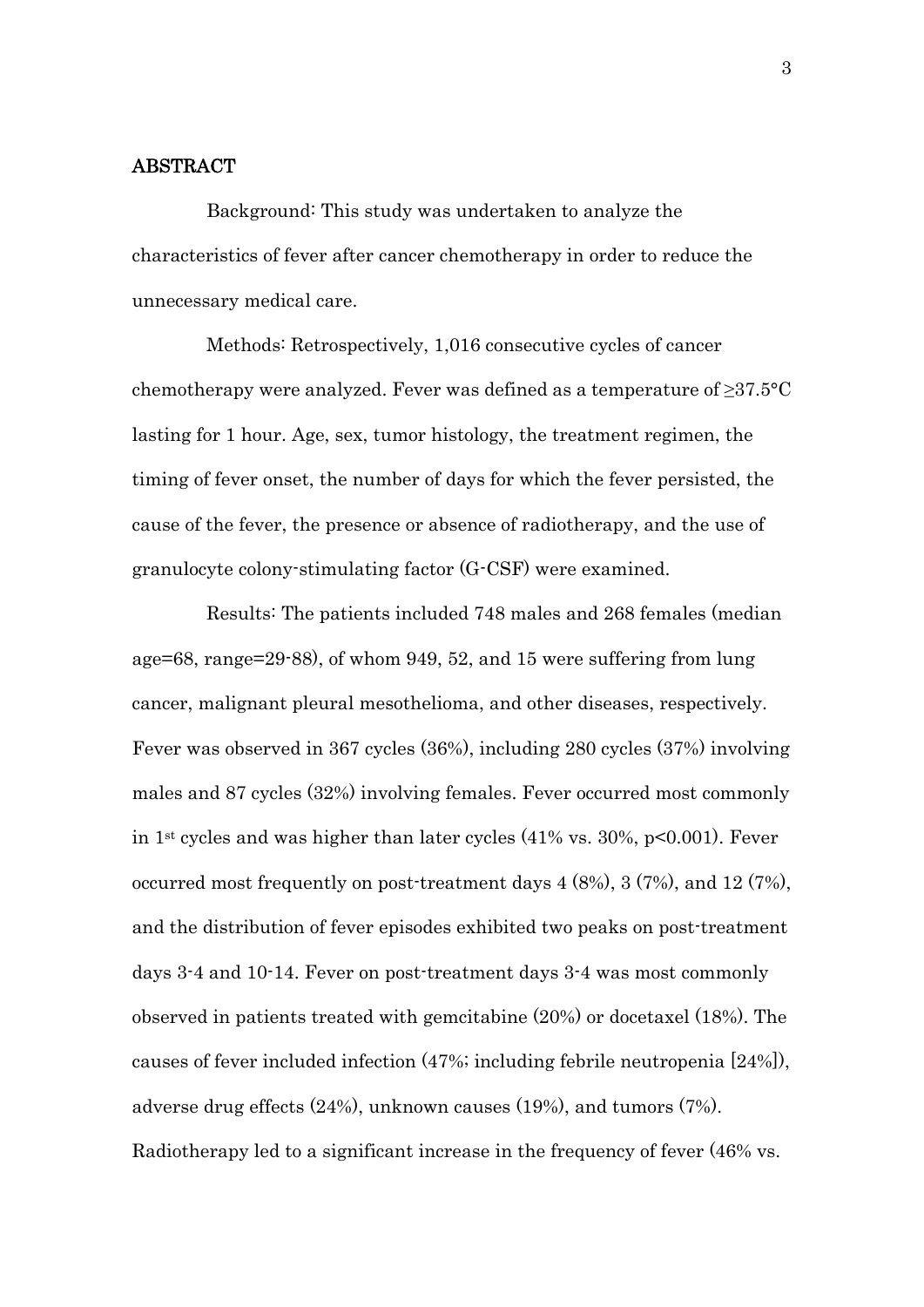34%, p<0.001). Thirty-three percent of patients received G-CSF and the incidence ratios of fever were higher than that of who were not received (44% vs. 31%, p<0.001).

 Conclusion: The febrile episodes that occurred on post-treatment days 3-4 were considered to represent adverse drug reactions after cancer chemotherapy. Physicians should be aware of this feature of chemotherapy-associated fever and avoid unnecessary examination and treatments including prescribing antibiotics.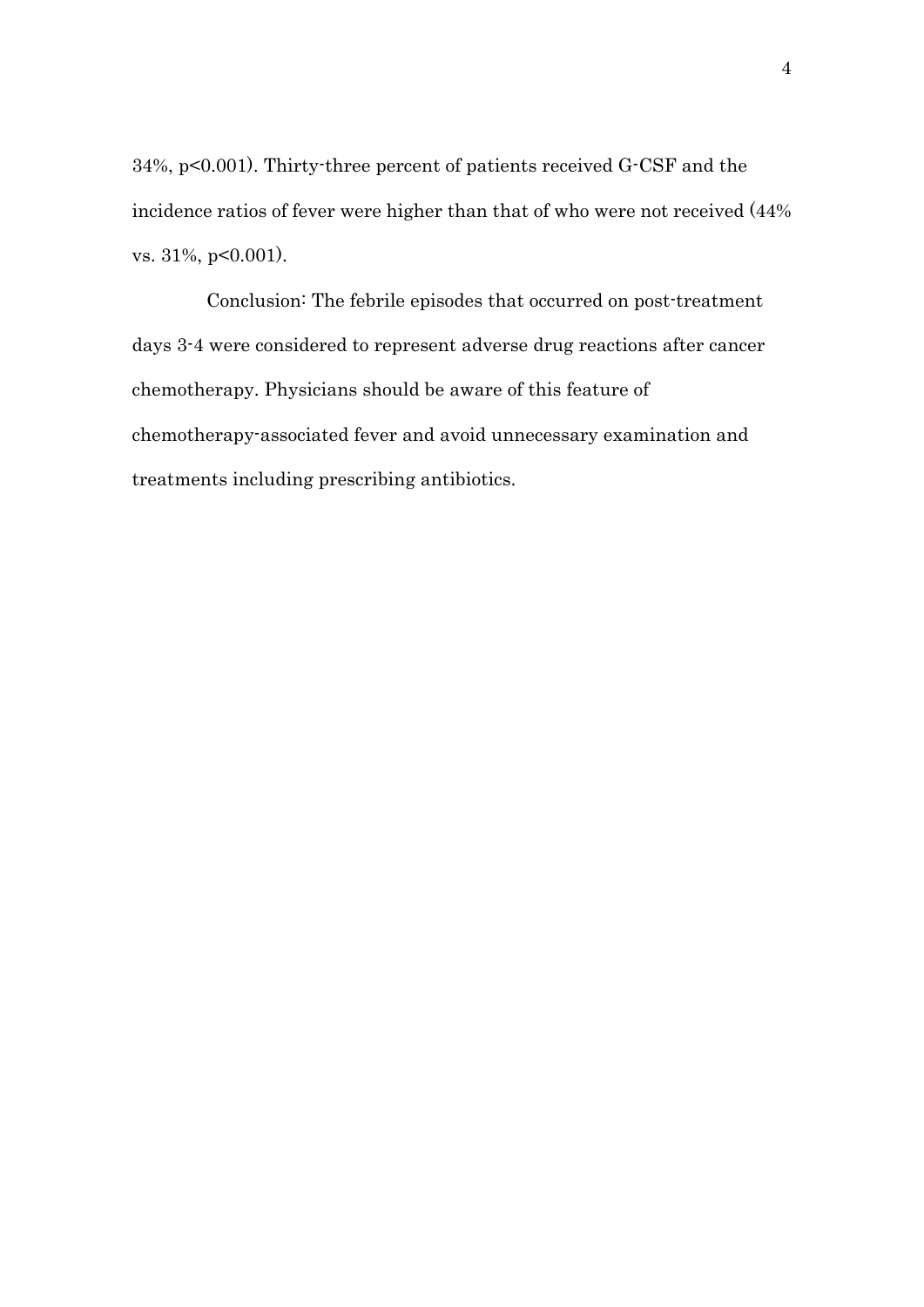## INTRODUCTION

Research on fever after cancer chemotherapy has mainly focused on the management of infections because serious infections that develop in neutropenic cancer patients who are receiving cytotoxic chemotherapy (1-3) and with angiogenesis inhibitors like bevacizumab (4) can have significant consequences. However, fever is the sole symptom in 3 to 6% of cases of adverse drug reactions (5-8), and the risk of developing drug fever increases with the number of drugs prescribed. In cases of drug fever after cancer chemotherapy, if antibiotics are prescribed due to a fear of infection the patient's fever will not improve and could become worse, which could result in undesirable consequences including extra testing, unnecessary therapy, a longer hospital stay, and the development of drug-resistant bacteria. Despite the importance of drug fever after cancer chemotherapy, there has been little research about it, and there are no reliable data about its incidence.

Thus, we conducted a retrospective analysis of episodes of fever that occurred after cancer chemotherapy. The main objectives of this study were to determine the characteristics of such fever episodes and to find a way of discriminating between drug and neutropenic fever after cancer chemotherapy.

## PATIENTS AND METHODS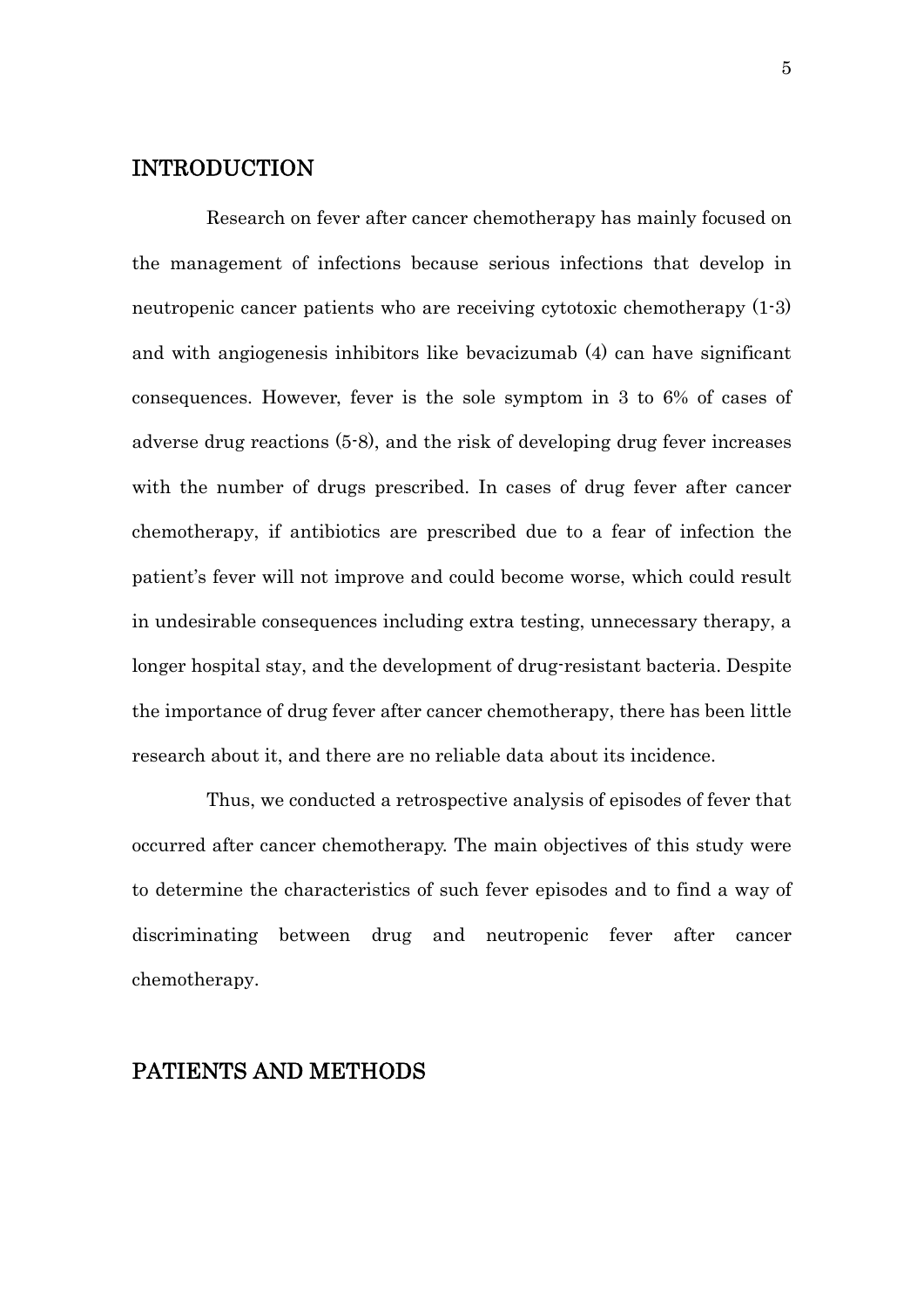The subjects selected for this study were consecutive admitted patients treated at the Department of Respiratory Medicine, Kawasaki Medical School Hospital, between April 2004 and March 2007 or at the Division of Respiratory Disease, Department of Internal Medicine, Nagasaki Municipal Hospital, between April 2007 and December 2008. The inclusion criteria were patients who were diagnosed with thoracic malignancies including lung cancer, malignant thoracic mesothelioma, thymic cancer, primary unknown cancer, and hemangiosarcoma and received chemotherapy. Fever was defined as a temperature of ≥37.5°C lasting for 1 hour. The patients' age and sex, the histology of the tumor, the treatment regimens employed, the timing of fever onset, the number of days for which the fever persisted, the cause of the fever, the use of granulocyte colony-stimulating factor (G-CSF), and the presence or absence of radiotherapy for primary or metastatic lesions were recorded. The incidence of fever on post-treatment days 3-4 was defined as the percentage of cycles in which fever developed on post-treatment day 3 or 4. We then retrospectively analyzed the characteristics of the fevers experienced by patients with thoracic malignancies after chemotherapy. The diagnosis of infection was fundamentally based on culture, however, principal physicians including supervisors eventually decided under whole clinical stage. The Chi-square test and Fisher's exact test were used to evaluate the differences between groups.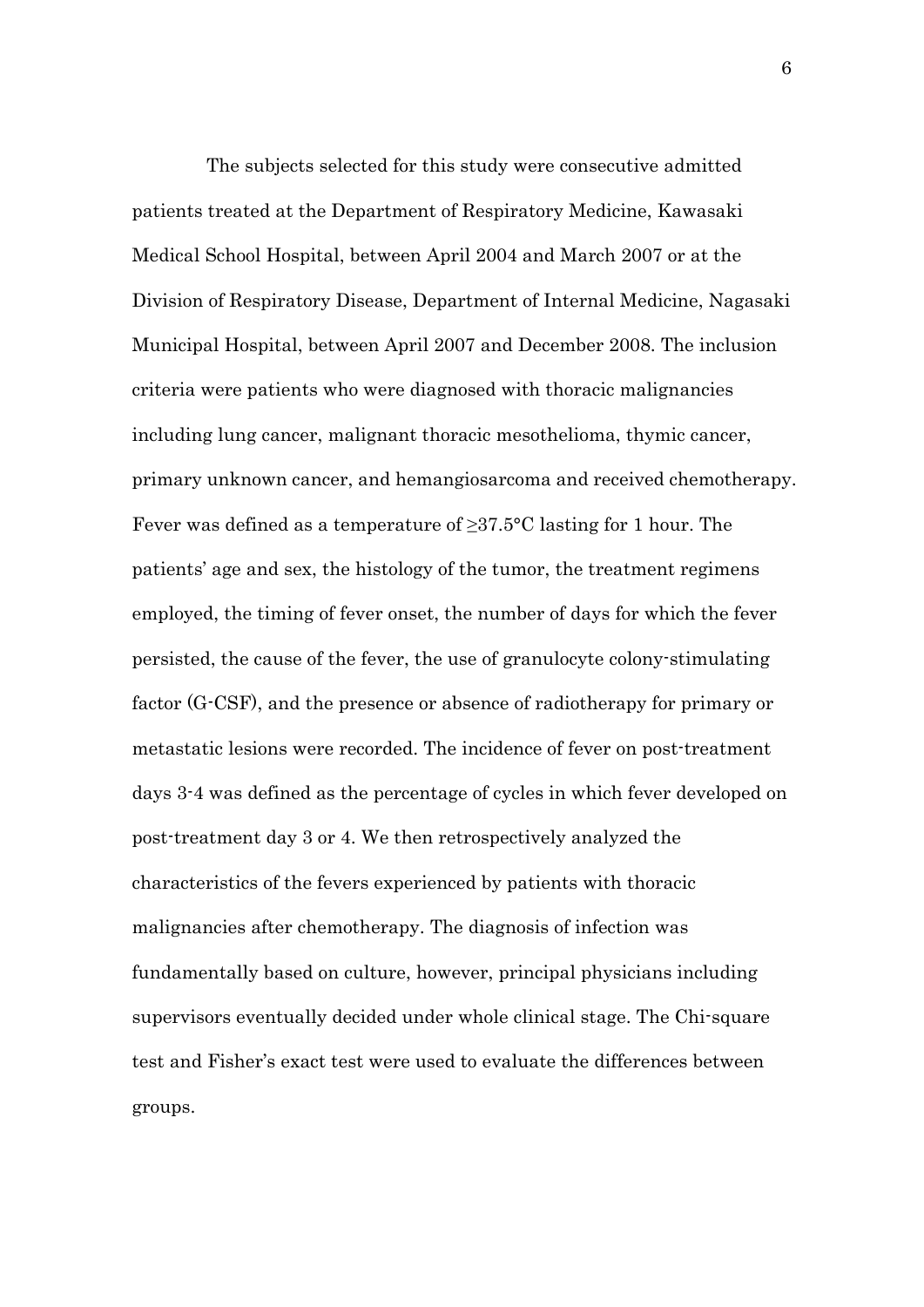## RESULTS

One thousand and sixteen chemotherapy cycles were analyzed. The patients' characteristics are shown in Table 1. Seventy-four percent of the patients (748 of 1016) were males, the patients' median age was 68 years (range: from 29 to 88 years), and lung cancer was the most common disease (93%).

Fevers occurred in 36% of cycles (367 of 1016) including 37% of those involving males and 32% of those involving females. There was no difference in the frequency of fever among the sexes  $(p=0.146)$ . The incidence of fever according to age were  $33\%$  ( $\leq 60$ ),  $41\%$  ( $61-65$ ),  $36\%$  ( $66-70$ ),  $33\%$  $(71-75)$ , 41% (76-80), and 33% ( $\geq$ 81); it did not differ significantly with age  $(p=0.424)$ . The incidence of fever according to chemotherapy cycle were 41% in 1st (236/576), 31% in 2nd (74/236), 30% in 3rd (35/116), 28% in 4th (16/57), 22% in 5<sup>th</sup> (4/18), 13% in 6<sup>th</sup> (1/8), 25% in 7<sup>th</sup> (1/4), and 0% in 8<sup>th</sup> (0/1); it differed significantly between  $1<sup>st</sup>$  and subsequent cycles ( $p<0.001$ ).

#### Anti-tumor agents

In incidence of fever according to the drugs administered, gemcitabine was the drug that was most frequently associated with fever (41%; 43/106), followed by irinotecan (40%; 108/272), amrubicin (39%; 29/75), docetaxel (36%; 47/131), vinorelbine (34%; 14/41), paclitaxel (34%; 50/149), carboplatin (33%; 113/339), gefitinib (33%; 21/63), etoposide (30%; 9/30), cisplatin (29%; 82/284), pemetrexed (28%; 22/78), nedaplatin (27%; 9/34), and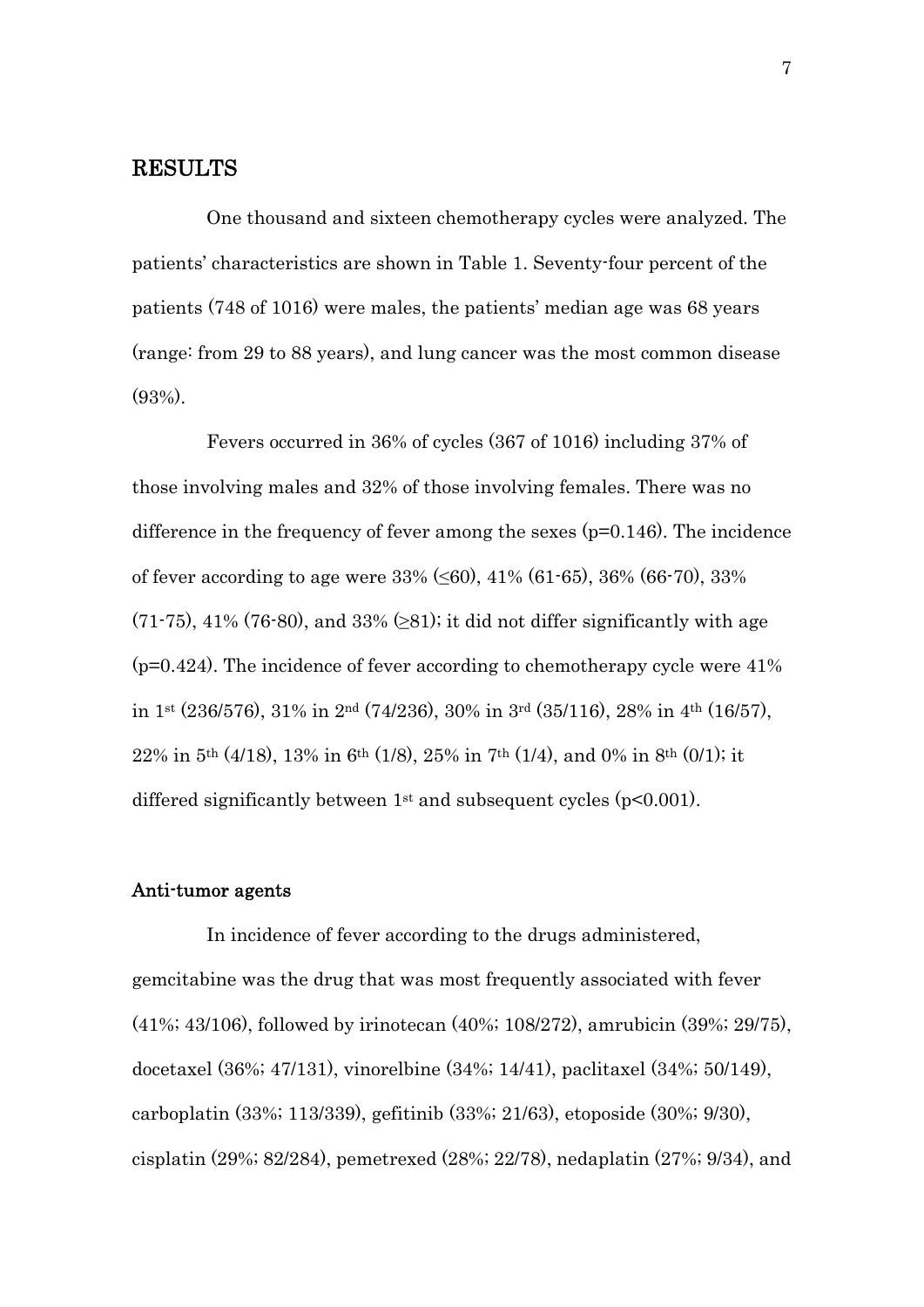S-1 (23%; 11/47). There were no patients who received monoclonal antibodies.

#### Post-treatment days

Figure 1 shows the incidence of fever on each post-treatment day. Post-treatment days  $4(8.3\%)$ ,  $3(6.8\%)$ , and  $12(6.7\%)$  were the days on which fever was most common. The distribution of fever exhibited a bimodal distribution; i.e., whilst it peaked on post-treatment days 3 and 4; otherwise, it generally gradually increased until day 12 and then gradually decreased. The peak on post-treatment days 3-4 was considered to be due to adverse drug reactions, and the latter peak was considered to represent neutropenic or infection-based fevers. Fevers occurred on post-treatment days 3-4 in 11% of all cycles (113 of 1016) including 11% (84 of 748) of the cycles involving males and 11% (29 of 268) of those involving females. There was no significant difference in the percentage of cycles in which fevers occurred on post-treatment days 3-4 between the sexes (p=0.855). The incidence of fever on post-treatment days  $3-4$  according to age were  $12\%$  (<60),  $13\%$  (61-65), 10% (66-70), 8% (71-75), 13% (76-80), and 10% (≥81); however, this parameter did not differ significantly with age (p=0.427). The incidence of fever on post-treatment days 3-4 according to the drugs administered (for the drugs that were used in  $\geq$ 30 cases) is shown in Figure 2. Gemeitabine was the drug that was most commonly associated with fever (20%), followed by docetaxel (18%), nedaplatin (12%), and carboplatin (11%). There was quite a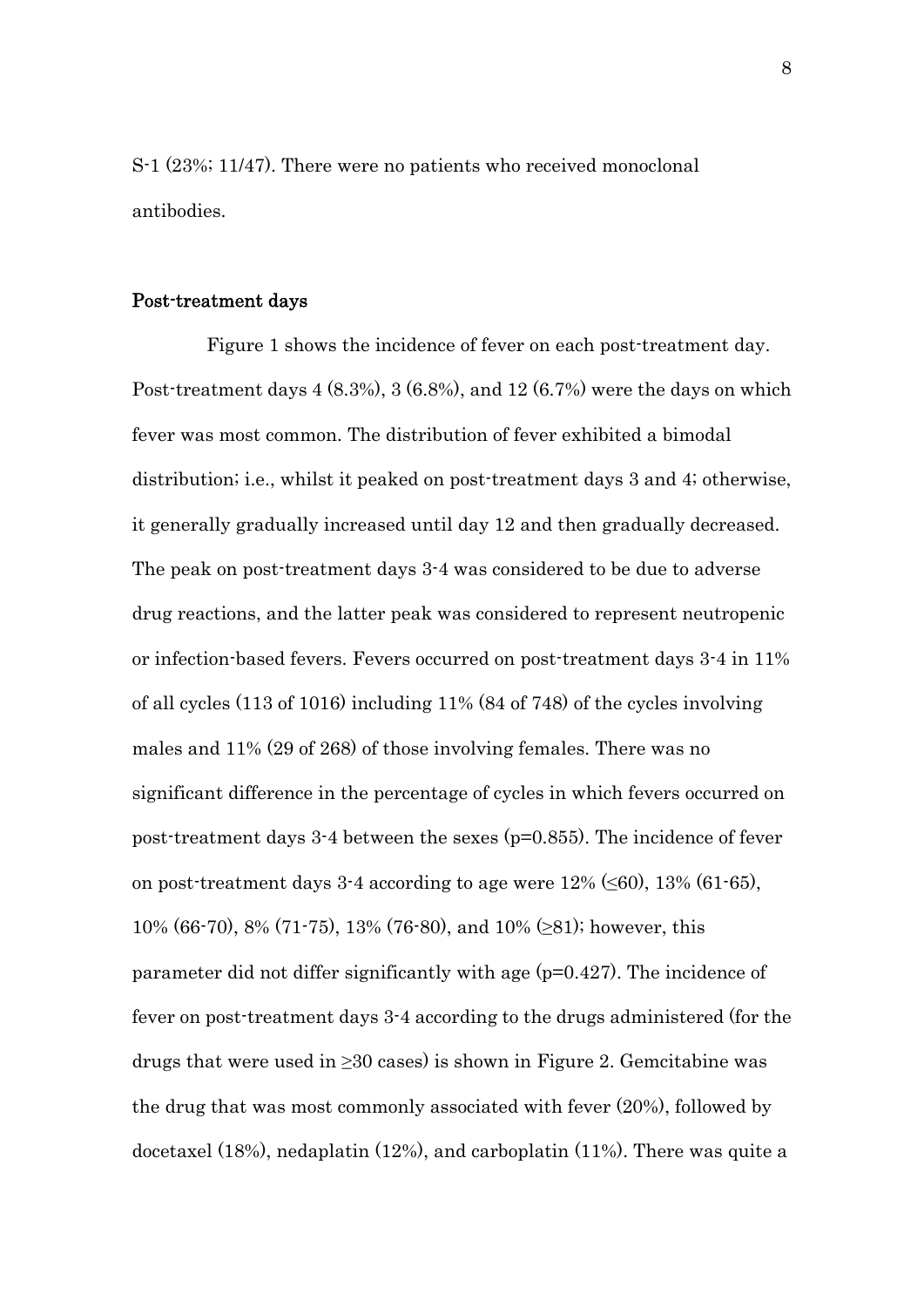large difference in the incidence of fever between the cases involving the top two drugs, gemcitabine and docetaxel, and those involving other drugs. In the incidence of fever on post-treatment day according to the drugs administered, many drugs including docetaxel and gemcitabine had fever distributions that peaked on post-treatment days 3-4 or later (figure not shown).

#### Causes of fever

The patients' fevers were caused by infections (47%), adverse drug reactions (24%), unknown causes (19%), and tumors (7%), as shown in Table 2. The causative infections included febrile neutropenia (50%), pneumonia (18%), unidentified infections (9%), and colitis (7%), as shown in Table 3. Central venous line infection based on culture observed in one case. The correlation between the frequencies of radiotherapy and fever is shown in Table 4. The incidence of fever was significantly higher among the patients treated with radiotherapy than among those that did not receive radiotherapy (46% vs. 34%, p=0.001).

#### Use of G-CSF

The use of G-CSF was analyzed in 909 patients. Three-hundred and three patients (33%) received G-CSF and remaining 606 patients (67%) did not. Median and most common duration of G-CSF use was 3 days and range 1 to 15 days. Each incidence ratios of fever in G-CSF use duration were as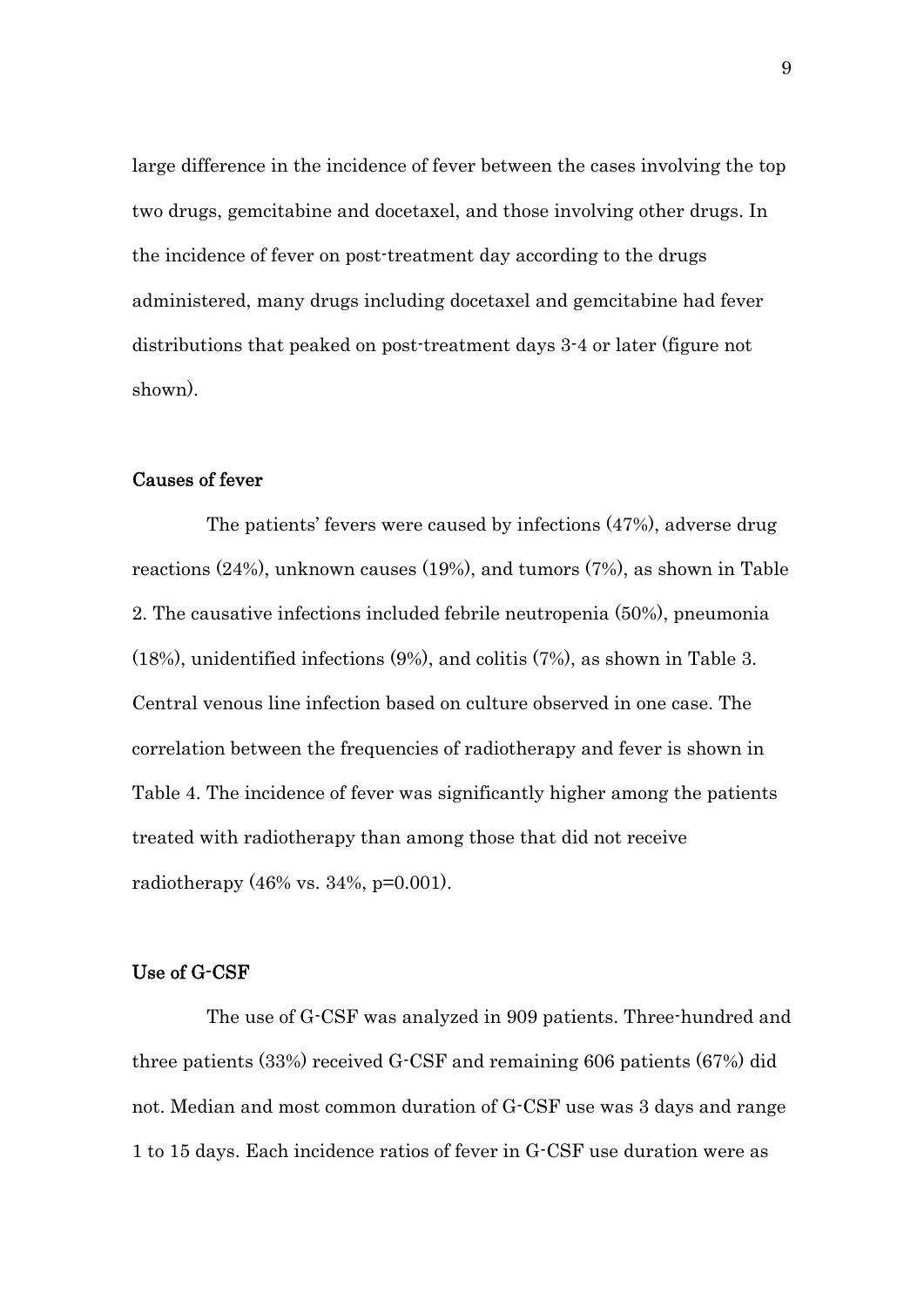follows; 22% (8/37) in 1, 35% (17/48) in 2, 33% (27/81) in 3, 49% (17/35) in 4, 73% (24/33) in 5, 40% (10/25) in 6, 56% (9/16) in 7, 63% (5/8) in 8, 71% (5/7) in 9, 75% (3/4) in 10, 100% (3/3) in 11, 100% (4/4) in 12, 100% (1/1) in 13, and 100% (1/1) in 15 days. Totally, the incidence ratios of fever in patients received G-CSF and not received G-CSF were 44% (134/303) and 31%  $(188/606)$ , respectively, which is significant difference  $(p<0.001)$ .

### DISCUSSION

 Fevers of ≥37.5°C during cancer chemotherapy occurred in 36% of cycles, and the causes of these febrile episodes included infection, drug fever, unknown causes, and tumors. Overall, the incidence of fever increased until day 12 and then gradually fell. This pattern was considered to represent the incidence of fever caused by neutropenia or other myelotoxicity-associated infections. However, a second peak in the incidence of fever occurred on post-treatment days 3-4 and was considered to be due to drug fever because chemotherapy-associated myelotoxicity is not usually observed in this period.

Drug fever is defined as "a disorder characterized by fever coinciding with the administration of a drug and disappearing after the discontinuation of the drug, when no other cause for the fever is evident after a careful physical examination and laboratory investigation" (6). We carefully examined the cause of fever in each case. Anticancer agents were usually administered on day 1 in the absence of fever, before being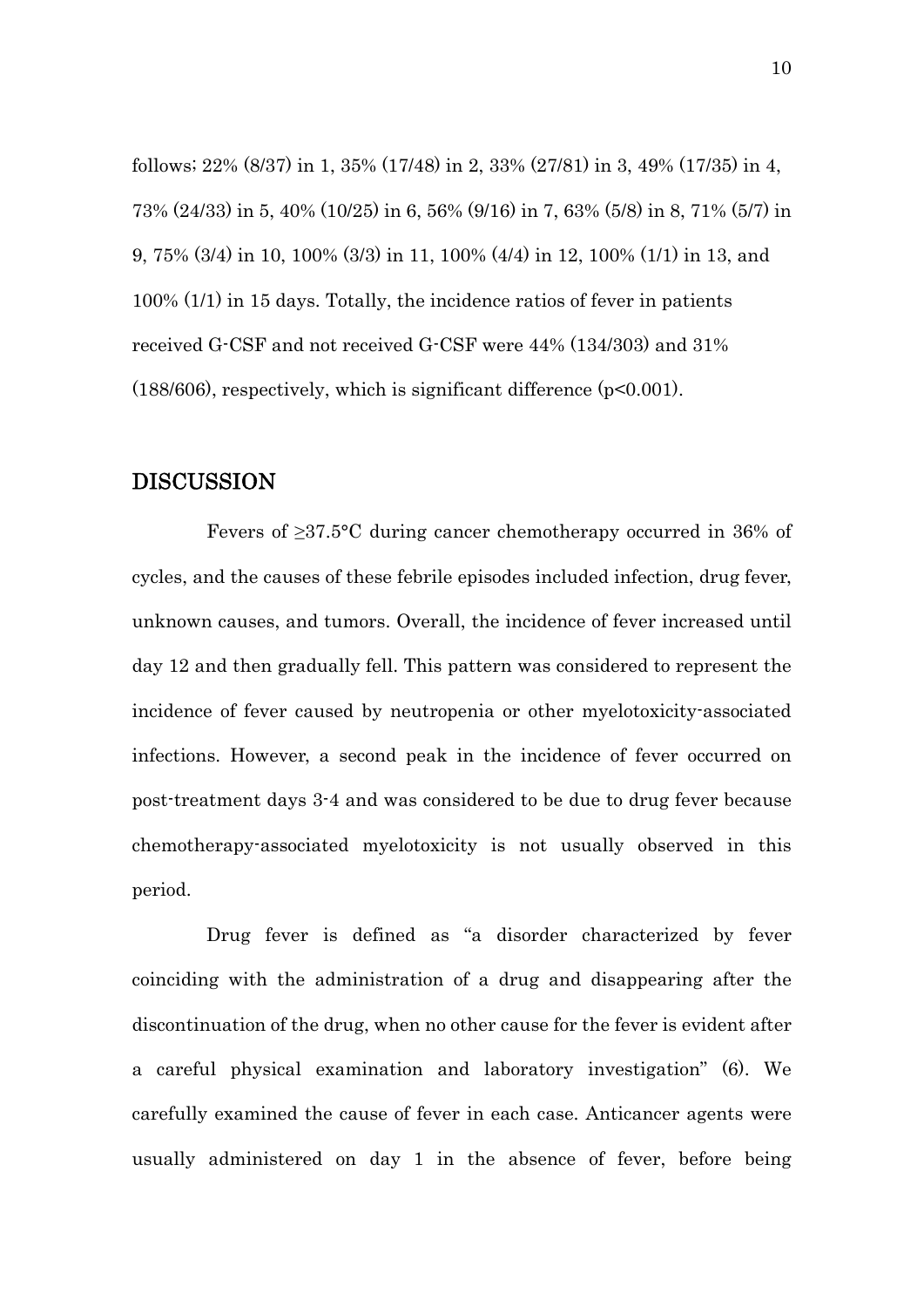discontinued on day 2. In the cases in which fever developed on days 3-4 and then disappeared on days 4-5, and in which other causes of fever had been ruled out after a careful investigation, we finally decided that the fever had been caused by an adverse drug reaction. Research into fever after cancer chemotherapy has focused on febrile neutropenia and infection-derived fevers (1-3,9,10,11); therefore, the finding that drug fever is quite common after chemotherapy will aid the management of chemotherapy. Antibacterial and antifungal prophylaxis are only recommended for patients expected to have  $\leq 100$  neutrophils/ $\mu$ L for  $\geq 7$  days (12). Whilst physicians and medical staff are nervous about fevers that develop during cancer chemotherapy, they should take a wait-and-see approach or only treat the patient's symptoms if they suspect drug fever on post-treatment days 3-4. In addition, in such cases there is no need to produce blood cultures (to detect sepsis), collect blood for hematological or biochemical examinations (to search for a fever focus), perform urinary sediment examinations (to search for urinary infections), or administer preventive antibiotic therapy. Regarding chemotherapy cycles - fever observed commonly in first cycles (41%), and caused a gradual decline. There was significant difference in fever frequency between 1st and subsequent cycles of therapy. One obvious reason is that physicians reduce the dose of anticancer agents in next cycles when febrile neutropenia occur. In our analysis of the effects of each drug, gemcitabine and docetaxel were the drugs that were most frequently associated with drug fever. Although most of the febrile episodes caused by these drugs occurred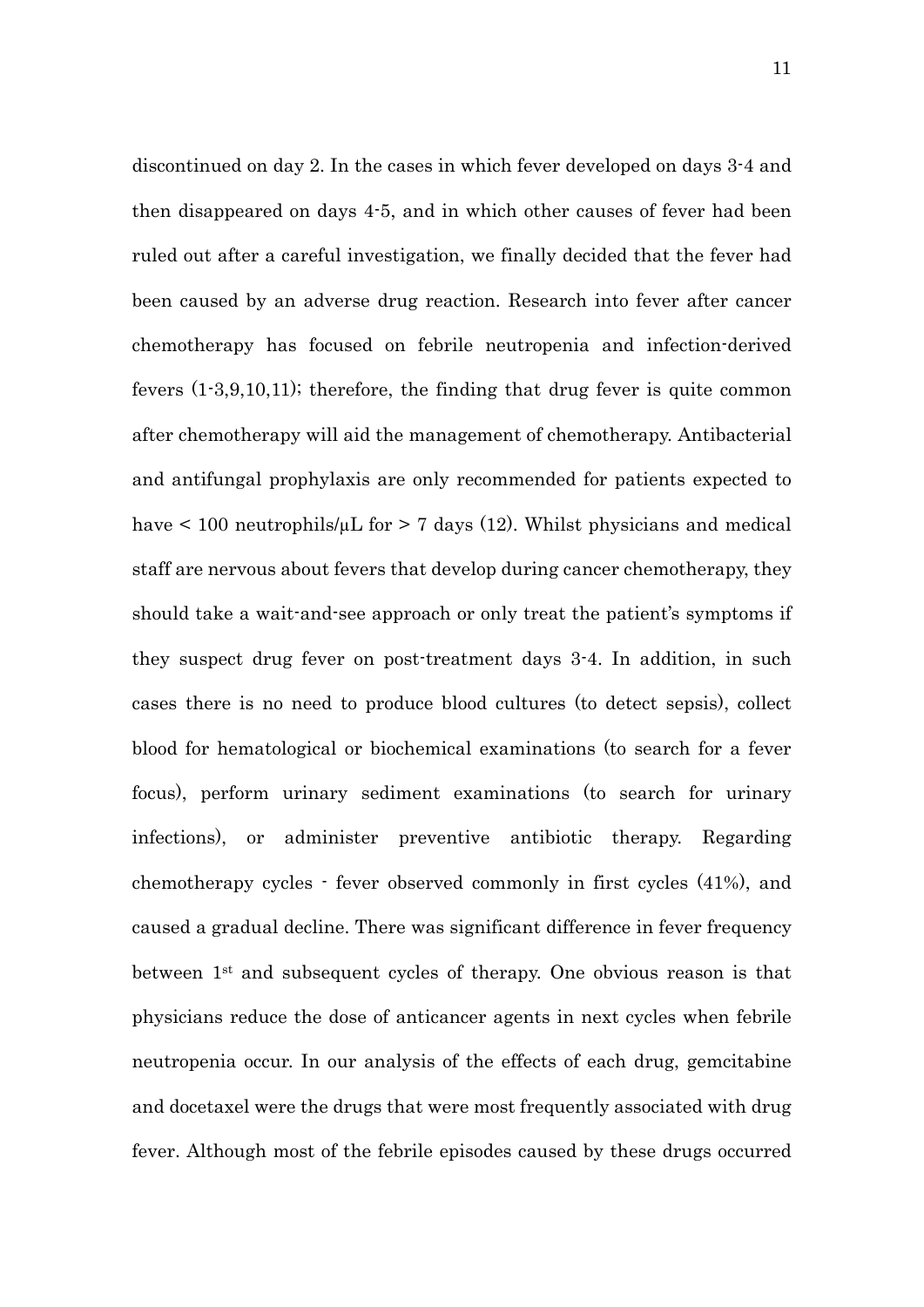on post-treatment days 3-4, the incidence of gemcitabine-induced fever peaked on post-treatment day 3 (followed by day 4) whereas that of docetaxel-induced fever peaked on day 4 (followed by day 3). The incidence of fever also peaked on post-treatment days 3-4 in the patients treated with carboplatin or other drugs. Overall, the incidence of febrile episodes was highest on post-treatment day 4, followed by day 3 and then day 12. It is interesting that the incidence of the fevers induced by the abovementioned anticancer drugs did not peak on days 1-2. This delay was considered to have been due to the time required for a physical reaction to the drugs to develop and might have been affected by the use of dexamethasone as an antiemetic on day 1.

We also analyzed whether radiotherapy increases the frequency of fever, as fever is a known complication of radiotherapy (13,14). The frequency of fever was 34% among the patients that received chemotherapy alone and significantly increased to 46% among the patients who received both chemotherapy and radiotherapy. The present findings demonstrate that radiotherapy induces fever as a result of the body's reaction to radiation. In our analysis of the effects of age on the incidence of fever, although age was not found to be significantly associated with the incidence of fever, the frequency of fever fell in the 61-75-years-old age group, but then increased in the 76-80-years-old age group, before decreasing again in the 80-years-old age group. As elderly patients usually exhibit fewer biological responses such as fever (15), the peak in the 76-80-years-old age group seems strange. One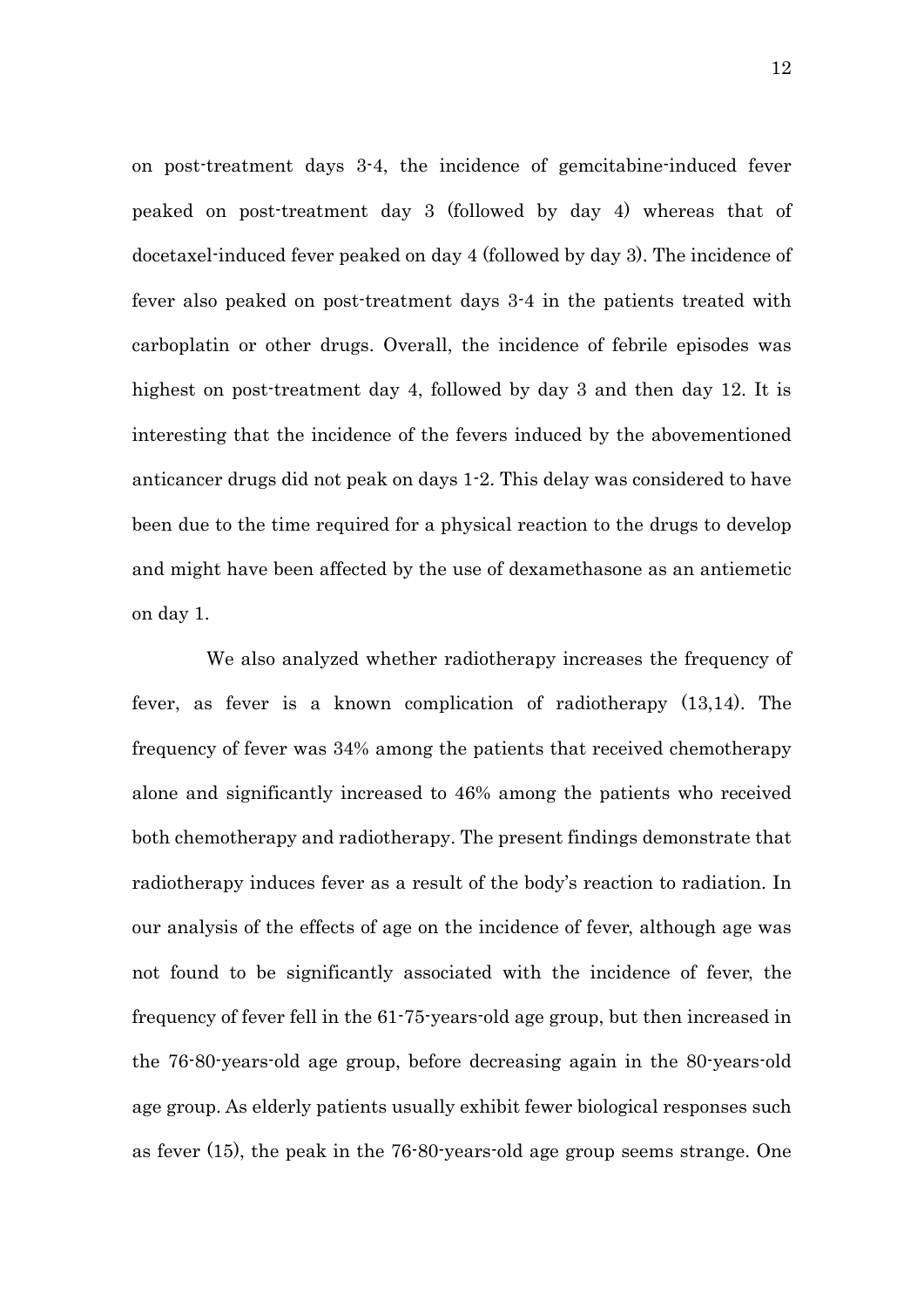possible reason is that cisplatin is used less frequently to treat patients who are ≥75-years-old because of its non-hematological toxicities, which include nausea, vomiting, fatigue, and appetite loss, and the fact that its administration requires the infusion of a greater amount of solution due to renal toxicity. However, of the anticancer drugs examined in the present study cisplatin was associated with the lowest incidence of fever on days 3-4, which might have been partially due to the fact that its administration involved greater amounts of dexamethasone and infusion solution than the administration of other agents. Secondly, elderly patients suffer more complications including infections (16) before chemotherapy and so are more likely to develop fever. Furthermore, a poor fever response in elderly patients has been suggested to make the diagnosis of infection and sepsis more difficult (16), and advancing age was reported to be significantly associated with more serious disease and chemotherapy discontinuation among patients with febrile illnesses (17,18). Thus, it might be appropriate to focus on preventing fever in elderly patients receiving cancer chemotherapy. In an analysis of the effects of sex, the males tended to exhibit a higher incidence of fever, but the difference was not significant. There was also no difference in the frequency of fever on post-treatment days 3-4 between the sexes. Thus, the incidence of fever during cancer chemotherapy is considered to be similar in both sexes. The use of G-CSF in our study is an important issue to discuss. Based on our data, the drugs was normally used when patients experienced grade 4 neutropenia with the intent of decreasing the incidence of febrile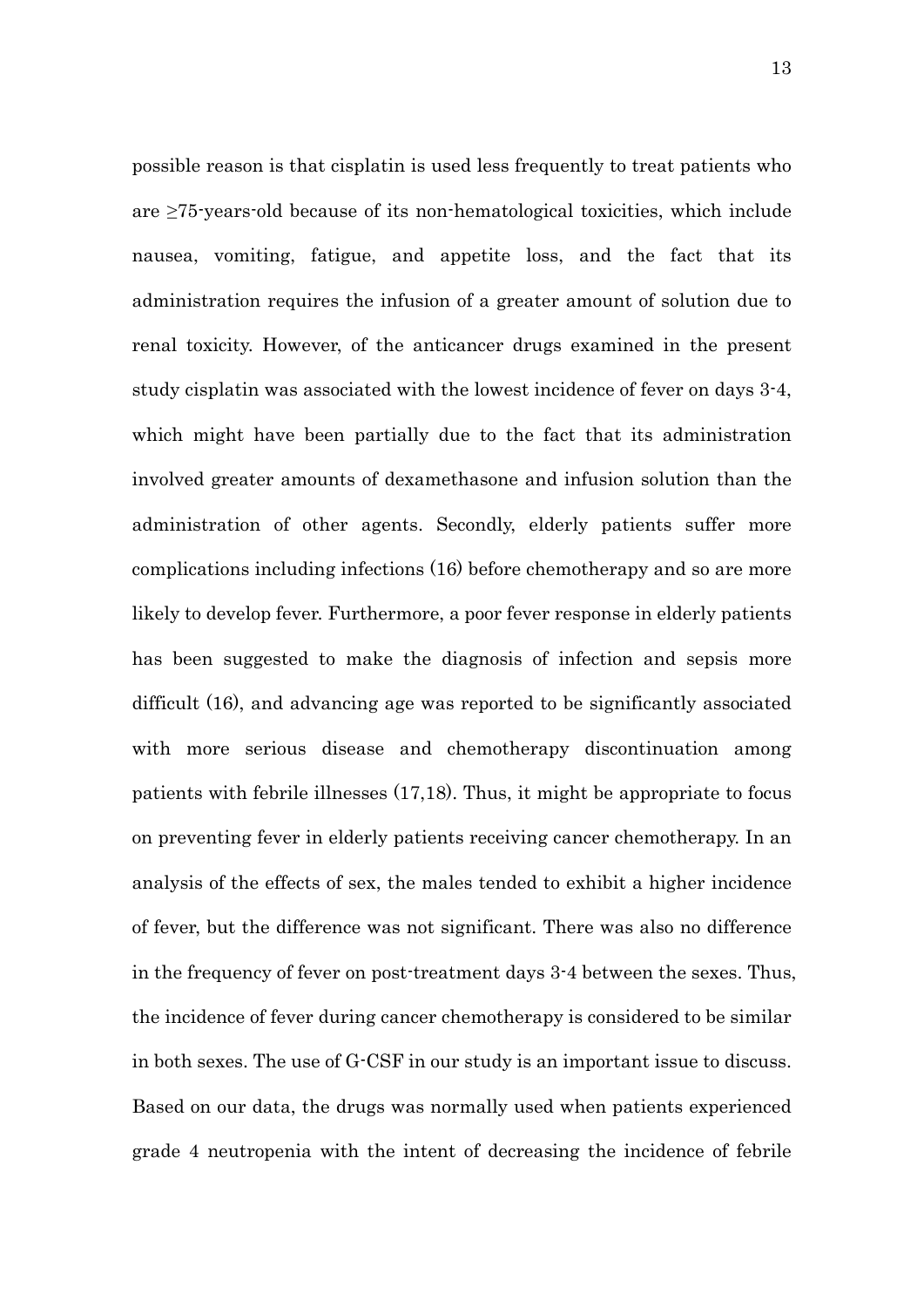neutropenia or to improve quality of life. Median duration of use was 3 days and the incidence ratios of fever in patients received G-CSF were significantly higher than those who did not received G-CSF (44% vs. 31%, p<0.001). Although G-CSF use might contribute to the development of fever, we are unable to make this determination as it is extremely difficult to differentiate between fever caused by G-CSF and neutropenia.

In conclusion, our retrospective analysis of consecutive patients who were treated with chemotherapy demonstrated that episodes of fever that occur on post-treatment days are affected by drug fever on days 3-4. Knowledge of this pattern should help to prevent unnecessary examinations and treatments including prescribing antibiotics.

#### CONFLICTS OF INTEREST STATEMENT

None declared.

 The authors affirm that we have full control of all primary data and we agree to allow the journal to review their data if requested.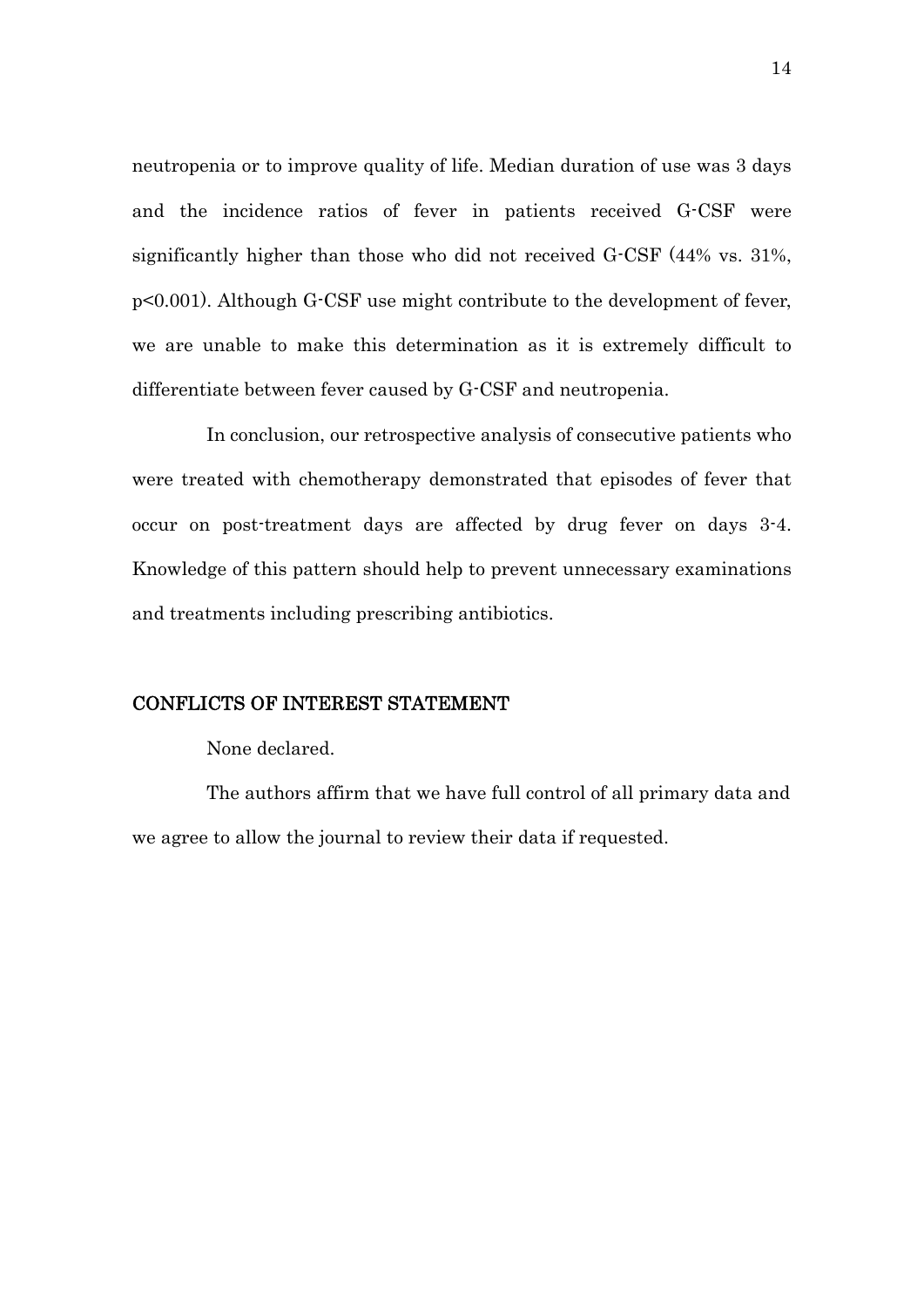#### REFERENCES

- 1. Pizzo PA (1993) Management of fever in patients with cancer and treatment-induced neutropenia. N Engl J Med 328:1323-1332.
- 2. Bennett CL, Djulbegovic B, Norris LB, Armitage JO (2013) Colony-stimulating factors for febrile neutropenia during cancer therapy. N Engl J Med 368:1131-1139.
- 3. Kern WV, Marchetti O, Drgona L, Akan H, Aoun M, Akova M, de Bock R, Paesmans M, Viscoli C, Calandra T (2013) Oral antibiotics for fever in low-risk neutropenic patients with cancer: a double-blind, randomized, multicenter trial comparing single daily moxifloxacin with twice daily ciprofloxacin plus amoxicillin/clavulanic acid combination therapy – EORTC infectious diseases group trial XV. J Clin Oncol 31:1149-1156.
- 4. Hong S, Tan M, Wang S, Luo S, Chen Y, Zhang L (2014) Efficacy and safety of angiogenesis inhibitors in advanced non-small cell lung cancer: a systematic review and meta-analysis. J Cancer Res Clin Oncol [Epub ahead of print]
- 5. Tabor PA (1986) Drug-induced fever. Drug Intell Clin Pharm 20:413-420
- 6. Mackowiak PA, LeMaistre CF (1987) Drug fever: a critical appraisal of conventional concepts. An analysis of 51 episodes in two Dallas hospitals and 97 episodes reported in the English literature. Ann Intern Med 106:728-733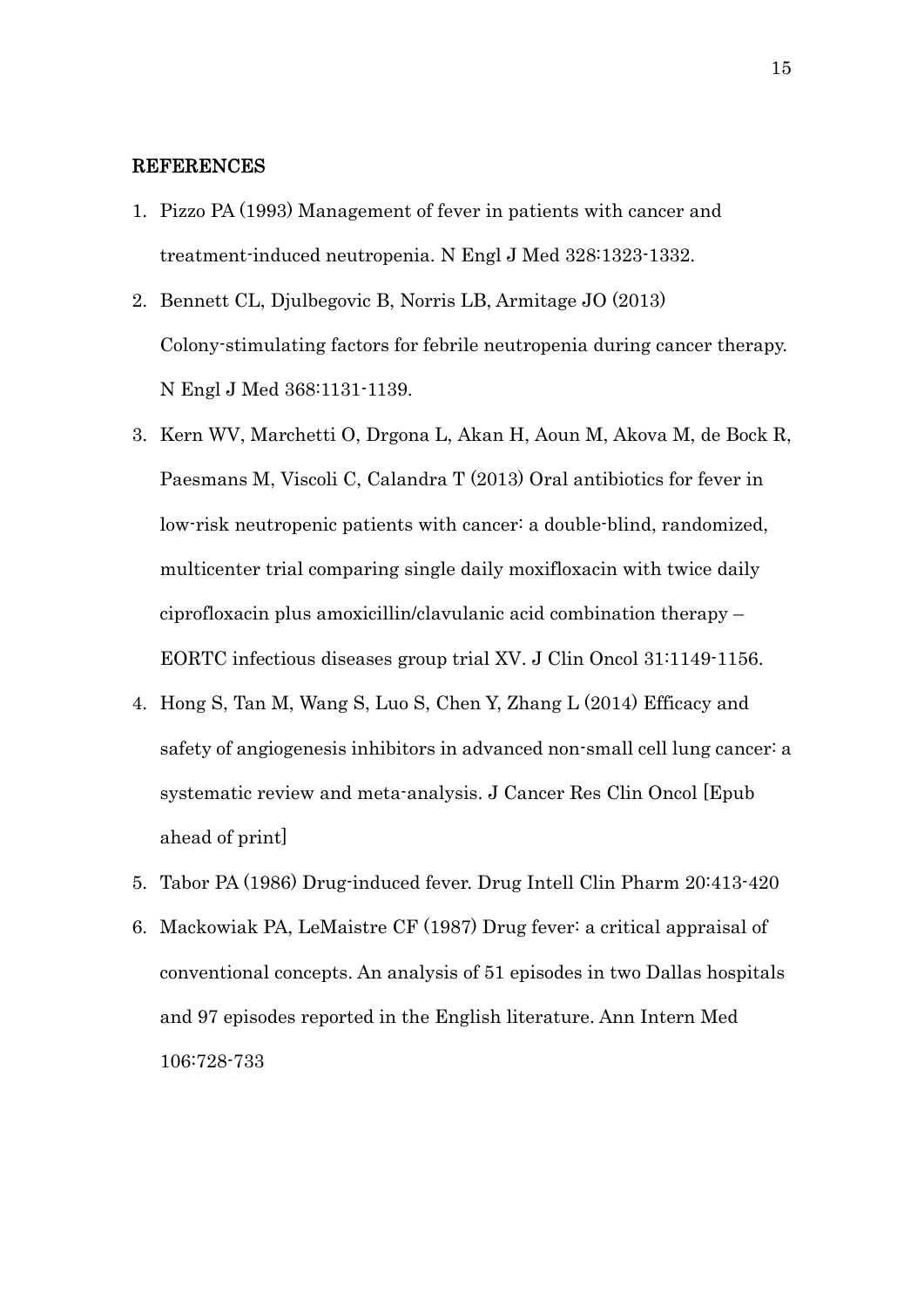- 7. Khurana A, Mitsis D, Kowlgi GN, Holle LM, Clement JM (2014) Atypical presentation of fever as hypersensitivity reaction to oxaliplatin. J Oncol Pharm Pract [Epub ahead of print]
- 8. Kimura H, Matsui Y, Ishikawa A, Nakajima T, Yoshino M, Sakairi Y (2015) Randomized controlled phase III trial of adjuvant chemo-immunotherapy with activated killer T cells and dendritic cells in patients with resected primary lung cancer. Cancer Immunol Immunother 64:51-59.
- 9. Lortholary O, Lefort A, Tod M, Chomat AM, Darras-Joly C, Cordonnier C, Club de Reflexion sur les infections en Onco-Hematologie (2008) Pharmacodynamics and pharmacokinetics of antibacterial drugs in the management of febrile neutropenia. Lancet Infect Dis 8:612-620.
- 10.Freifeld A, Marchigiani D, Walsh T, Chanock S, Lewis L, Hiemenz J, Hiemenz S, Hicks JE, Gill V, Steinberg SM, Pizzo PA (1999) A double-blind comparison of empirical oral and intravenous antibiotic therapy for low-risk febrile patients with neutropenia during cancer chemotherapy. N Engl J Med 341:305-311.
- 11.Mayer K, Hahn-Ast C, Muckter S, Schmitz A, Krause S, Felder L, Bekeredjian-Ding I, Molitor E, Brossart P, von Lilienfeld-Toal M (2015) Comparison of antibiotic prophylaxis with cotrimoxazole/colistin (COT/COL) versus ciprofloxacin (CIP) in patients with acute mmeloid leukemia. Support Care Cancer [Epub ahead of print]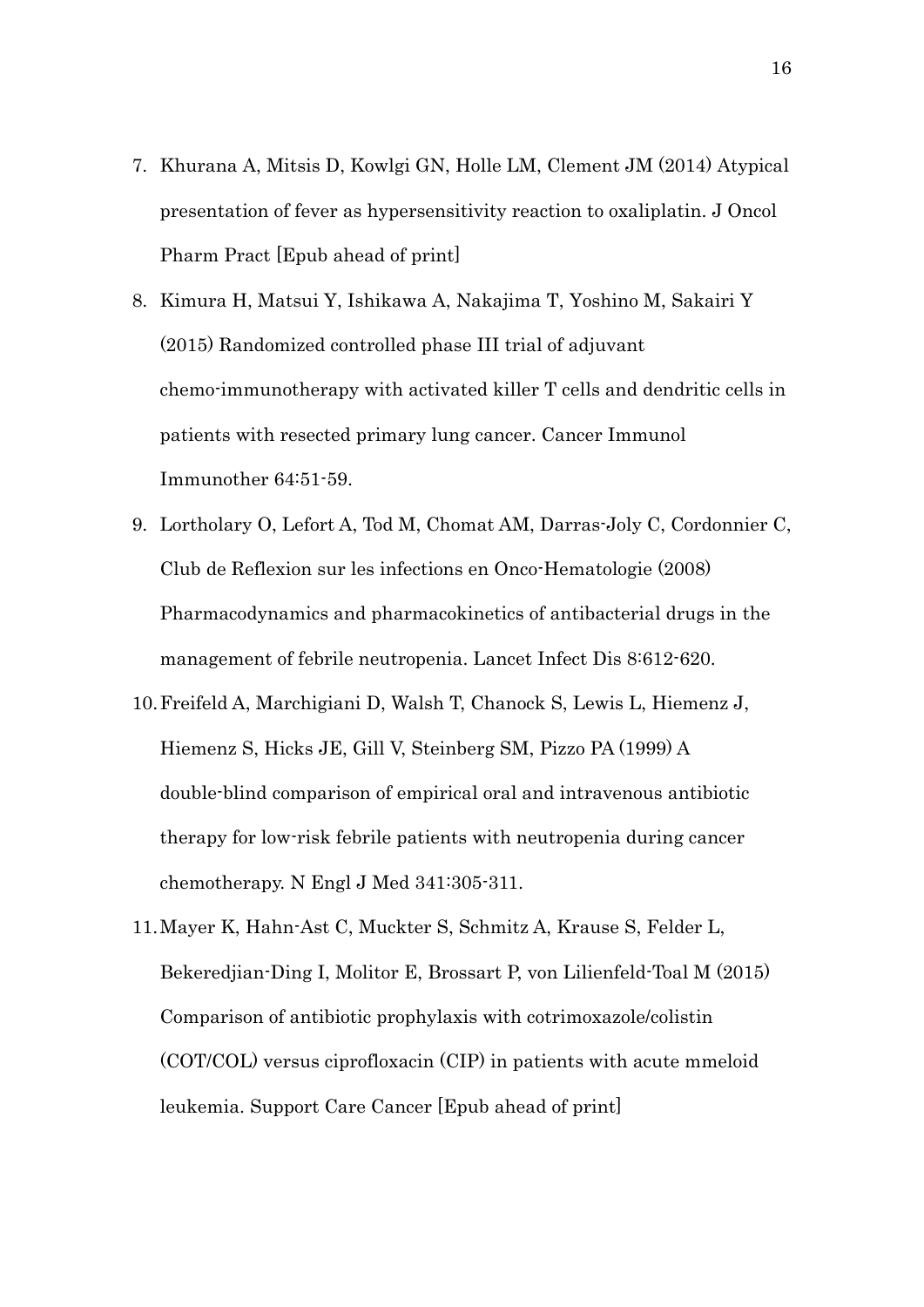- 12.Flowers CR, Seidenfeld J, Bow EJ, Karten C, Gleason C, Hawley DK, Kuderer NM, Landston AA, Marr KA, Rolston KV, Ramsey SD (2013) Antimicrobial prophylaxis and outpatient management of fever and neutropenia in adults treated for malignancy: American Society of Clinical Oncology clinical practice guideline. J Clin Oncol 31:794-810.
- 13.Vanherik M (1965) Fever as a complication of radiation therapy for carcinoma of the cervix. Am J Roentgenol Radium Ther Nucl Med 93:104-109.
- 14.Callen JP, Keskey K (1977) Fever as a complication of low dose irradiation. Br J Radiol 50:146-147.
- 15.Finkelstein MS (1982) Unusual features of infections in the aging. Geriatrics 37:65-67.
- 16.Keating HJ 3rd, Klimek JJ, Levine DS, Kiernan FJ (1984) Effect of aging on the clinical significance of fever in ambulatory adult patients. J Am Geriatr Soc 32:282-287.
- 17.Norman DC, Grahn D, Yoshikawa TT (1985) Fever and aging. J Am Geriatr Soc 33:859-863.
- 18.Adjogatse D, Thanopoulou E, Okines A, Thillai K, Tasker F, Johnston SR, Harper-Wynne C, Torrisi E, Ring A (2014) Febrile neutropaenia and chemotherapy discontinuation in women aged 70 years or older receiving adjuvant chemotherapy for early breast cancer. Clin Oncol 26:692-696.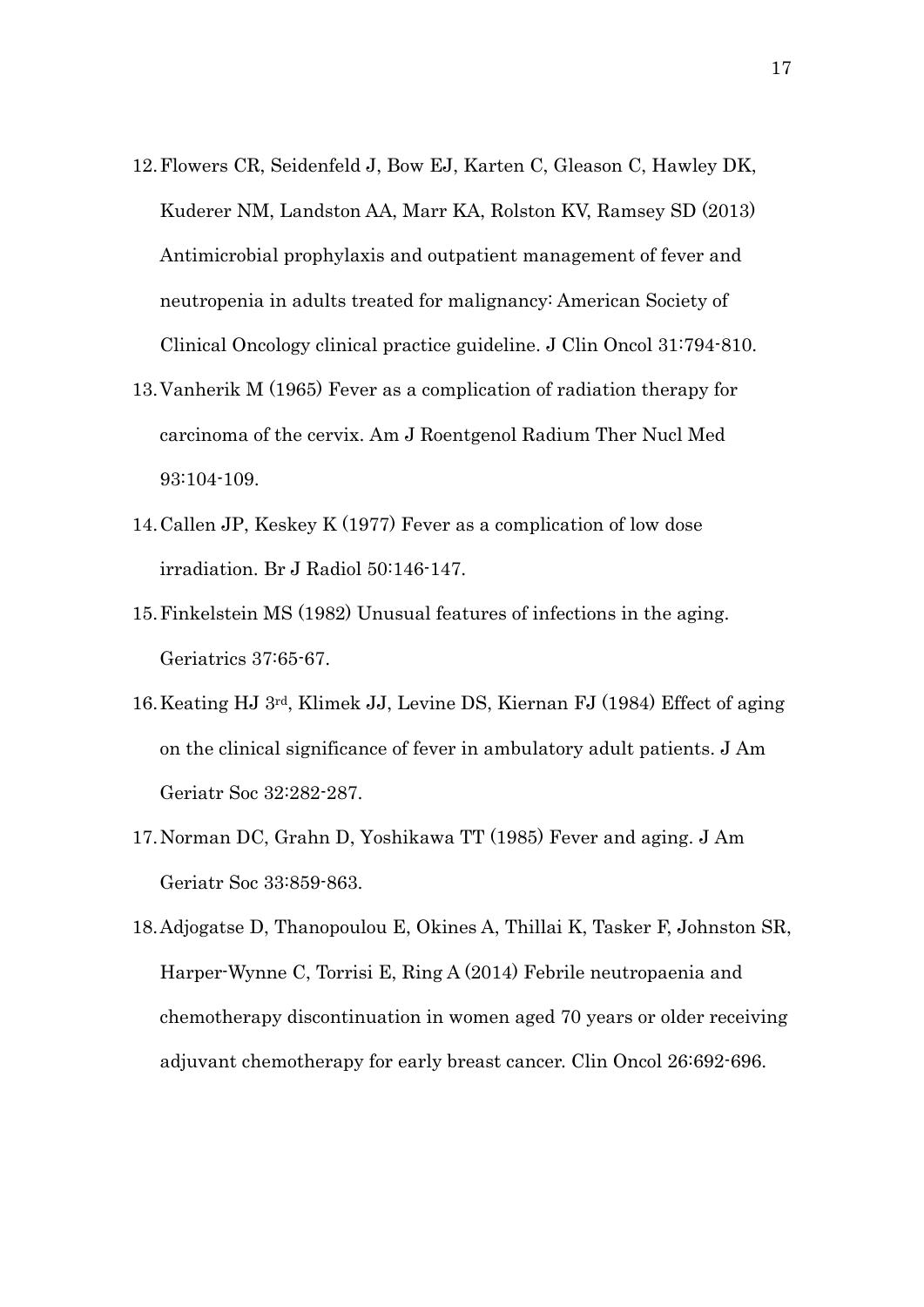## FIGURE LEGENDS

Figure 1

Incidence of fever on each post-treatment day (the drugs were administered on day 1)

Figure 2

Fever incidence on post-treatment days 3 and 4 according to the drugs administered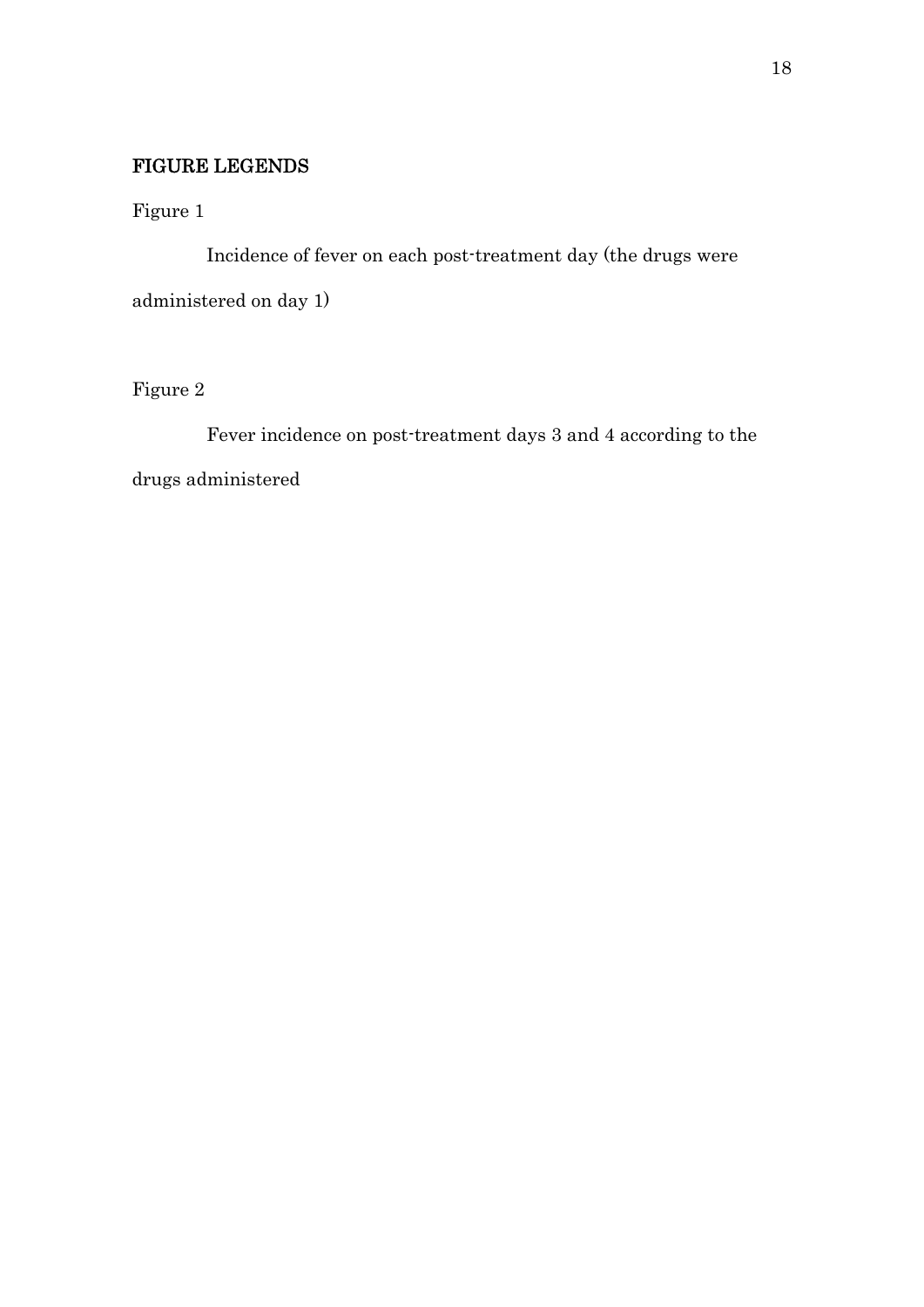| Characteristics                | No. of cycles |
|--------------------------------|---------------|
| Total                          | 1016          |
| Gender                         |               |
| male                           | 748           |
| female                         | 268           |
| Age (years)                    |               |
| median                         | 68            |
| range                          | 29-88         |
| Disease                        |               |
| lung cancer                    | 949           |
| malignant pleural mesothelioma | 52            |
| others                         | 15            |
| Radiotherapy                   |               |
| yes                            | 194           |
| n0                             | 822           |

Table 1. Patient characteristics

Table 2. Causes of fever

|              | n              | $\frac{0}{0}$ |
|--------------|----------------|---------------|
| Infection    | 174            | 47.4          |
| Drug-induced | 88             | 24.0          |
| Unknown      | 68             | 18.5          |
| Tumor        | 27             | 7.4           |
| Pleurodesis  | 5              | 1.4           |
| <b>Ileus</b> | $\overline{2}$ | 0.5           |
| Others       | З              | 0.8           |

Others included cerebral infarction, multiple compression fractures, and postoperative fever due to uterine scraping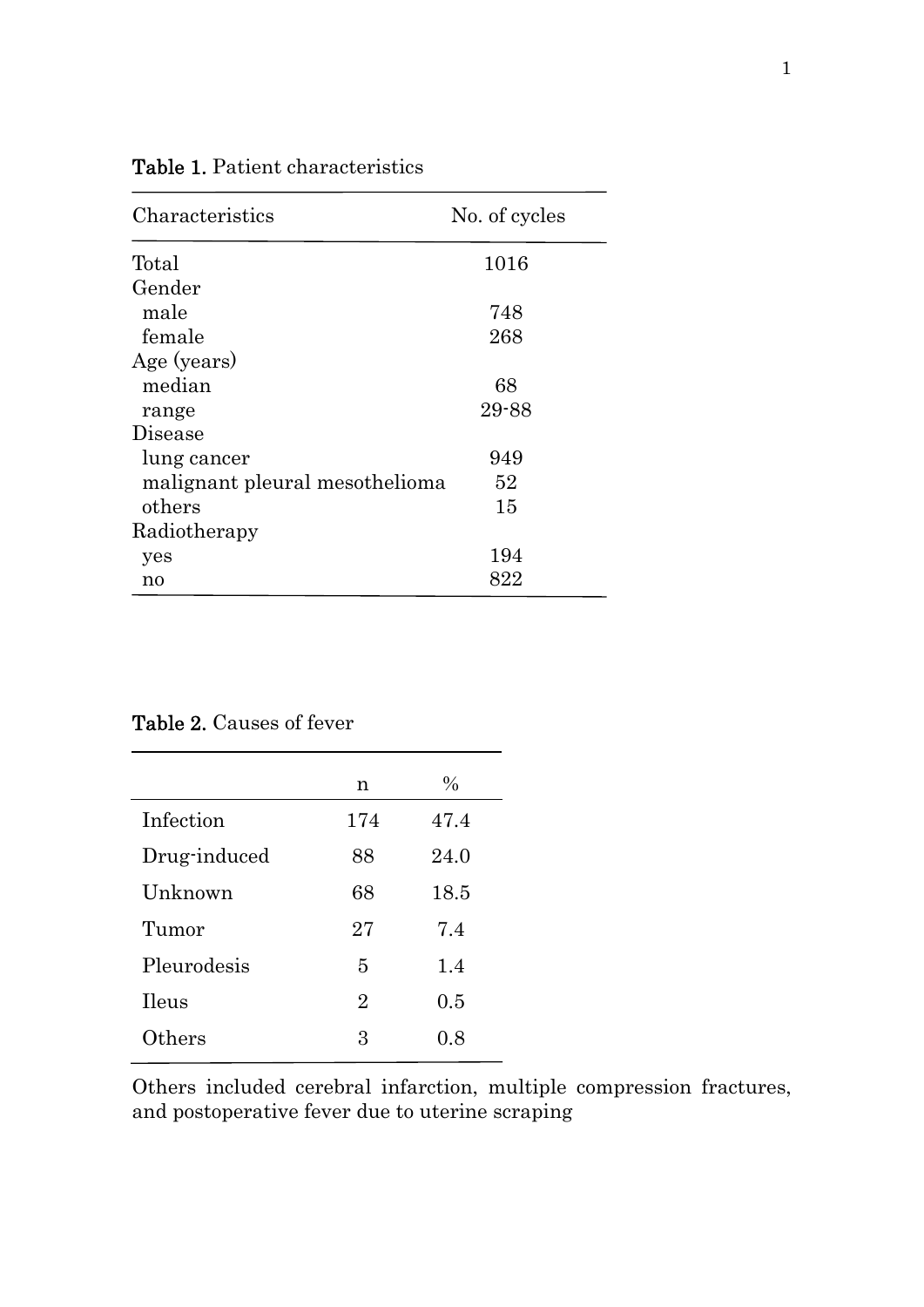|                             | n              | $\%$ |
|-----------------------------|----------------|------|
| Febrile neutropenia         | 87             | 50.0 |
| Pneumonia                   | 31             | 17.8 |
| Unidentified infection      | 15             | 8.6  |
| Colitis                     | 12             | 6.9  |
| Influenza                   | 6              | 3.4  |
| Urinary tract infection     | 6              | 3.4  |
| Sepsis                      | 4              | 2.3  |
| Respiratory tract infection | $\overline{4}$ | 2.3  |
| Pancreatitis                | $\overline{2}$ | 1.7  |
| Arthritis                   | $\overline{2}$ | 1.7  |
| Others                      | 5              | 2.9  |
|                             |                |      |

Table 3. Causes of infection-derived fever

Table 4. Influence of radiotherapy on fever

| Fever       |       |       |          |                |   |  |
|-------------|-------|-------|----------|----------------|---|--|
|             | $(+)$ | $(-)$ | total    | $\frac{0}{0}$  | р |  |
| $RT(+)$     | -90   | 104   |          | 194 46.4 0.001 |   |  |
| $RT(\cdot)$ | 277   | 545   | 822 33.7 |                |   |  |

RT, radiotherapy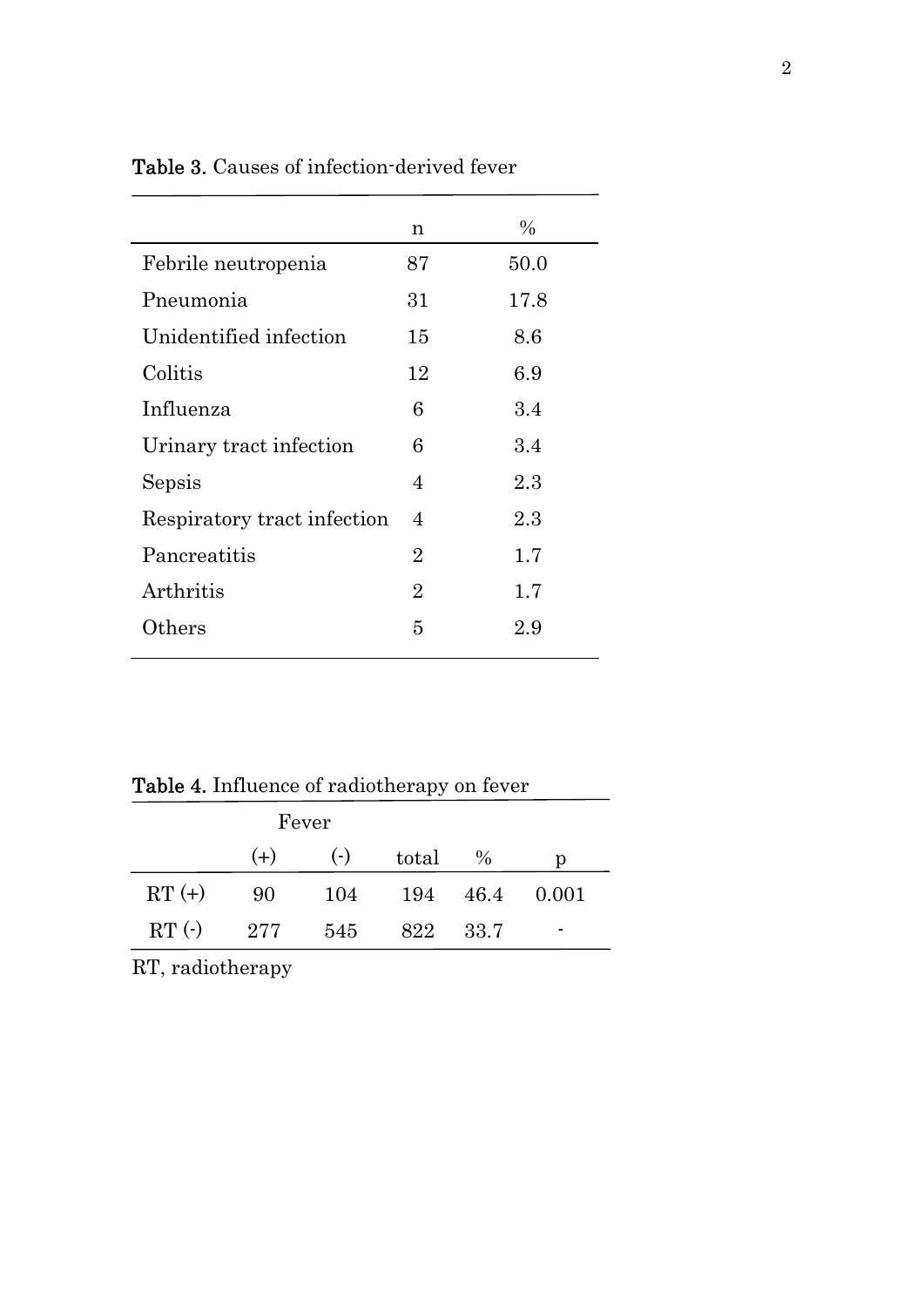Figure 1